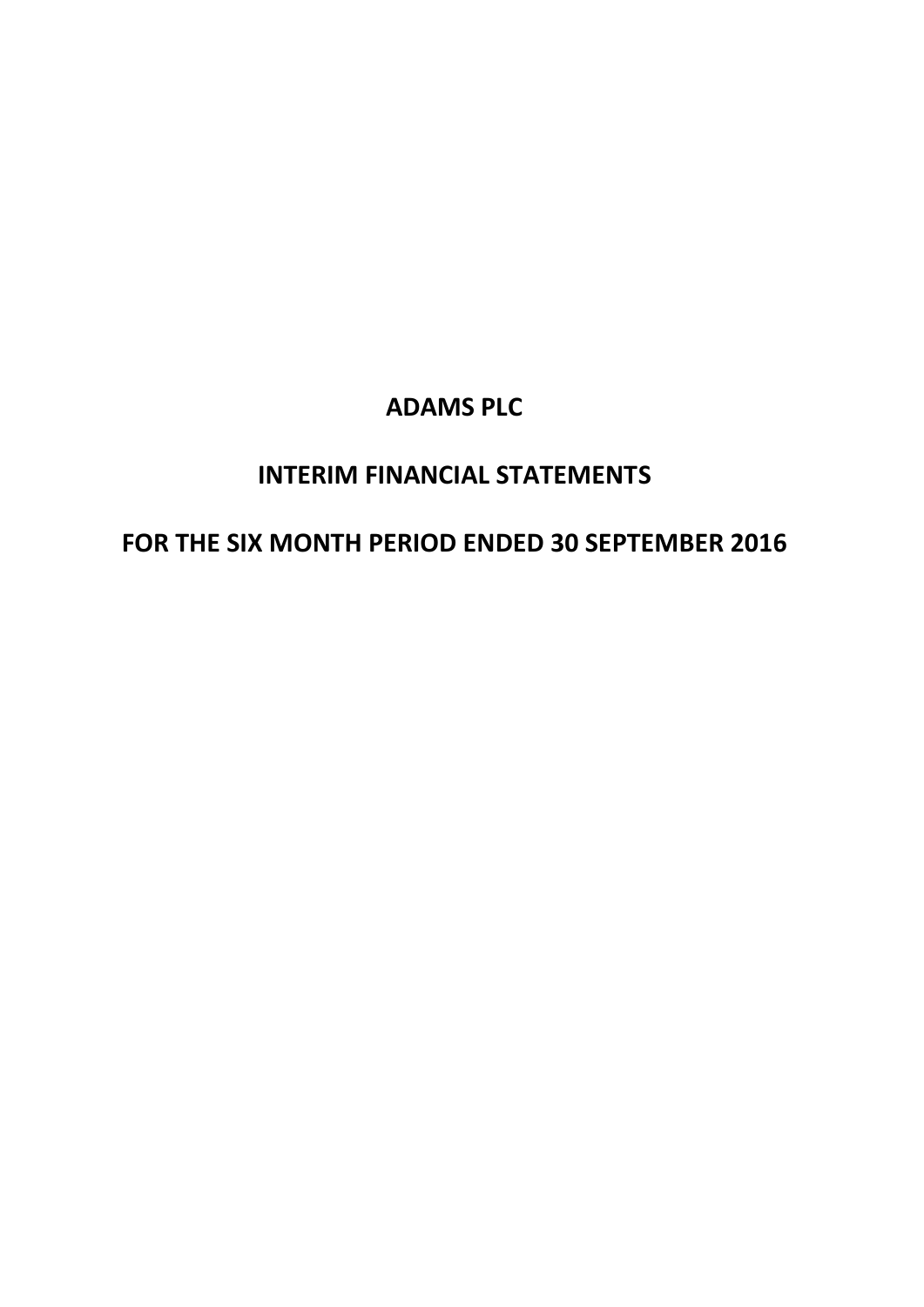### **CONTENTS**

|                                             | Page         |
|---------------------------------------------|--------------|
| Company information                         | $\mathbf{1}$ |
| Chairman's statement                        | $2 - 3$      |
| Unaudited statement of comprehensive income | 4            |
| Unaudited statement of financial position   | 5            |
| Unaudited statement of changes in equity    | 6            |
| Unaudited statement of cash flows           | 7            |
| Notes to the unaudited financial statements | $8 - 11$     |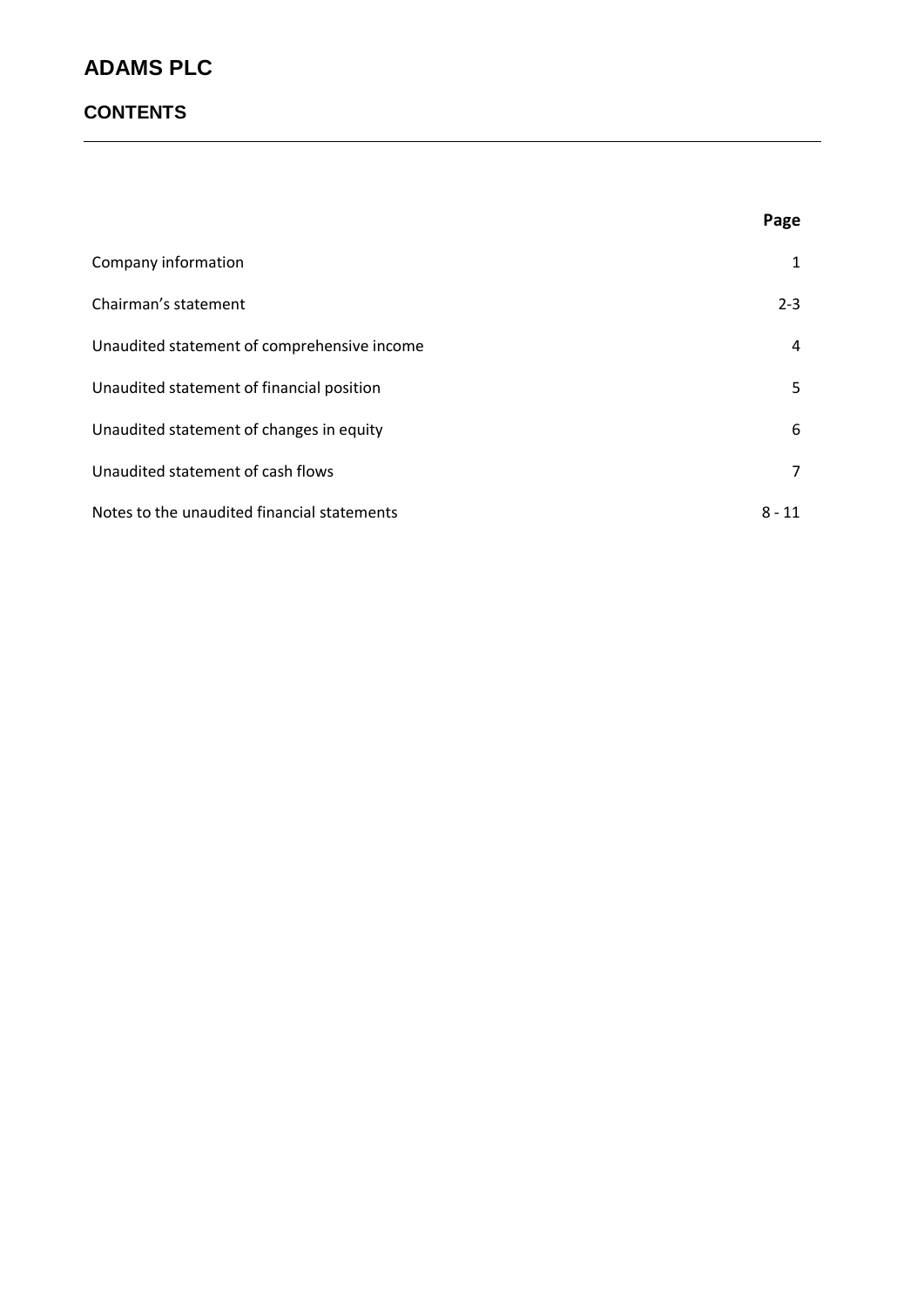### **COMPANY INFORMATION**

| <b>Directors</b>                       | M A Bretherton (non-executive chairman)<br>N J Woolard (non-executive director)<br>A R J Mitchell (non-executive director) |
|----------------------------------------|----------------------------------------------------------------------------------------------------------------------------|
| <b>Secretary</b>                       | P P Scales                                                                                                                 |
| <b>Registrar and Registered office</b> | <b>FIM Capital Limited</b><br><b>IOMA House</b><br><b>Hope Street</b><br>Douglas<br>Isle of Man<br>IM1 1AP                 |
| <b>Auditors</b>                        | Jeffreys Henry LLP<br>Finsgate<br>5-7 Cranwood Street<br>London<br>EC1V 9EE                                                |
| <b>Nominated Advisor</b>               | <b>Cairn Financial Advisers LLP</b><br>Cheyne House<br>Crown Court<br>62-63 Cheapside<br>London<br>EC2V 6AX                |
| <b>Broker</b>                          | Peterhouse Corporate Finance Limited<br>3 Liverpool House<br>15 Eldon Street<br>London<br>EC2M 7LD                         |
| <b>Crest Agent</b>                     | <b>Share Registrars Limited</b><br>The Courtyard<br>17 West Street<br>Farnham<br>Surrey<br>GU97DR                          |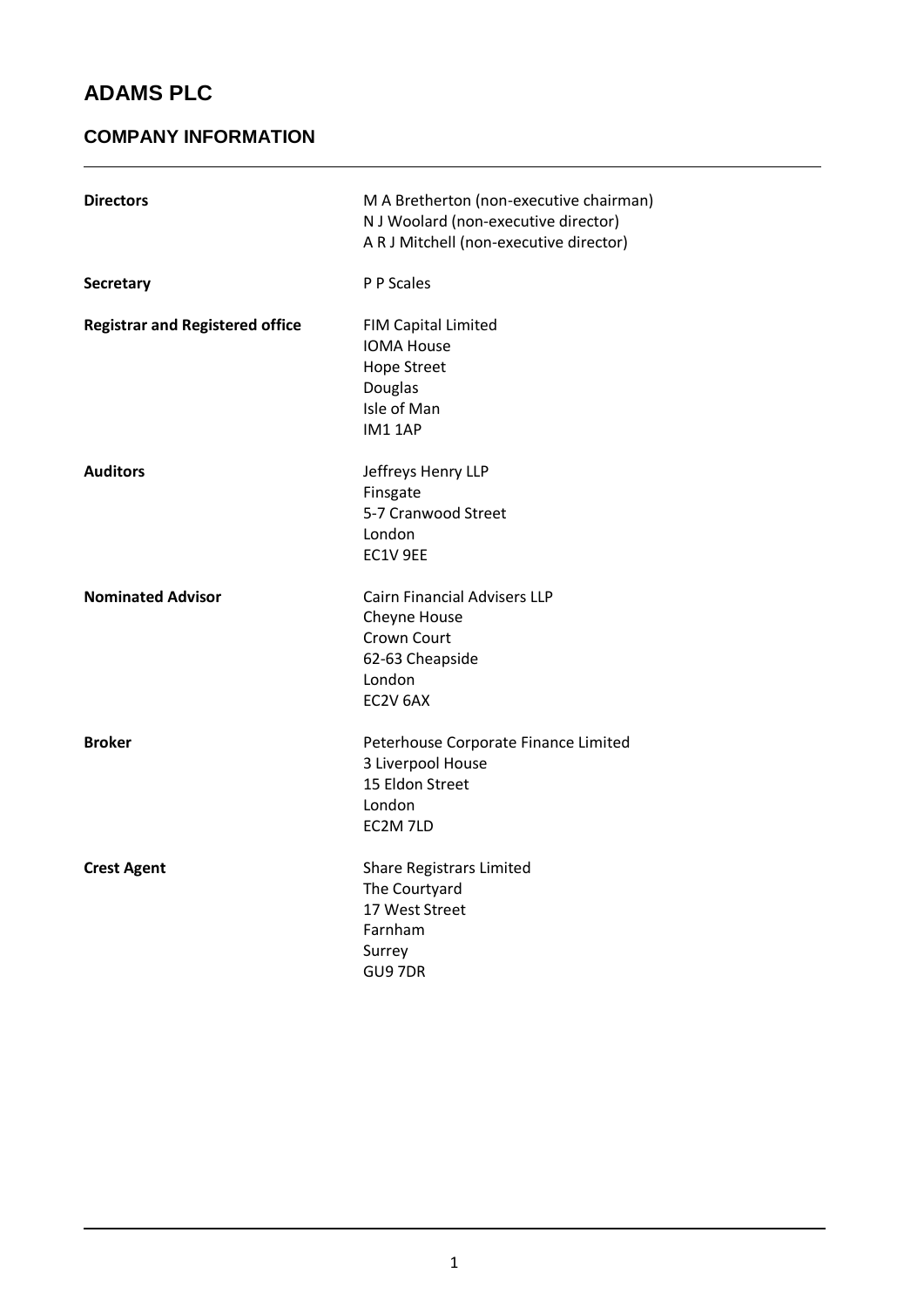### **CHAIRMAN'S STATEMENT**

Adams Plc ("Adams or the Company") generated a gross investment return of €127,000 in the six months ended 30 September 2016 which resulted in profit after tax of €24,000 after deduction of overheads and other costs. This compares to an investment return of €24,000 in the half year to 30 September 2015 and with a corresponding loss after tax of €95,000.

During the six months ended 30 September 2016, the Company spent €110,000 on a new quoted investment which was subsequently exchanged for shares and loan notes in a private company under the terms of a recommended acquisition offer. In addition, the Company generated cash proceeds of €65,000 from the partial realisation of an existing investment.

Adams currently holds 5 investments of which are 4 are quoted and 1 is unquoted, and for which the total investment carrying value at 30 September 2016 was €1,037,000 (31 March 2016: €871,000 represented by 4 quoted holdings).

The Company held cash balances of €96,000 at 30 September 2016, compared to cash balances of €258,000 at the previous 31 March 2016 year end. Net assets attributable to holders of Adams at 30 September 2016 were €1,124,000 versus €1,100,000 at 31 March 2016.

### **Business model**

Adams is an investment company focused on targeting businesses in the technology and life sciences sectors which present opportunities for value creation, but will also consider investments in other sectors where appropriate.

#### **Investments**

The 4 listed investments currently held by the Company comprise GVC Holdings Plc, Oxford Pharmascience Group Plc, Imagination Technologies Group Plc and Communisis Plc. In addition, the Company holds shares and loan notes in unquoted Sherwood Holdings Limited, which completed the acquisition of Source Bioscience Plc as its principal asset in September 2016.

GVC Holdings Plc is in a global online gaming and sports betting company with a solid on-line platform technology from which it operates some of the leading brands in the gaming sector including bwin, sporting bet, partypoker and foxy bingo.

Oxford Pharmascience Group Plc is a drug development company that re-develops approved drugs to make them better, safer and easier to take and it has a current focus to develop improved formulations of nonsteroidal anti-inflammatory drugs (NSAIDs) and statins for global markets.

Imagination Technologies Group Plc is a global technology leader whose products include the key multimedia, communications and general purpose processors needed to power all mobile, consumer, automotive, enterprise and embedded electronics.

Communisis Plc is a leading provider of outsourced digital asset management and personalised customer communication services.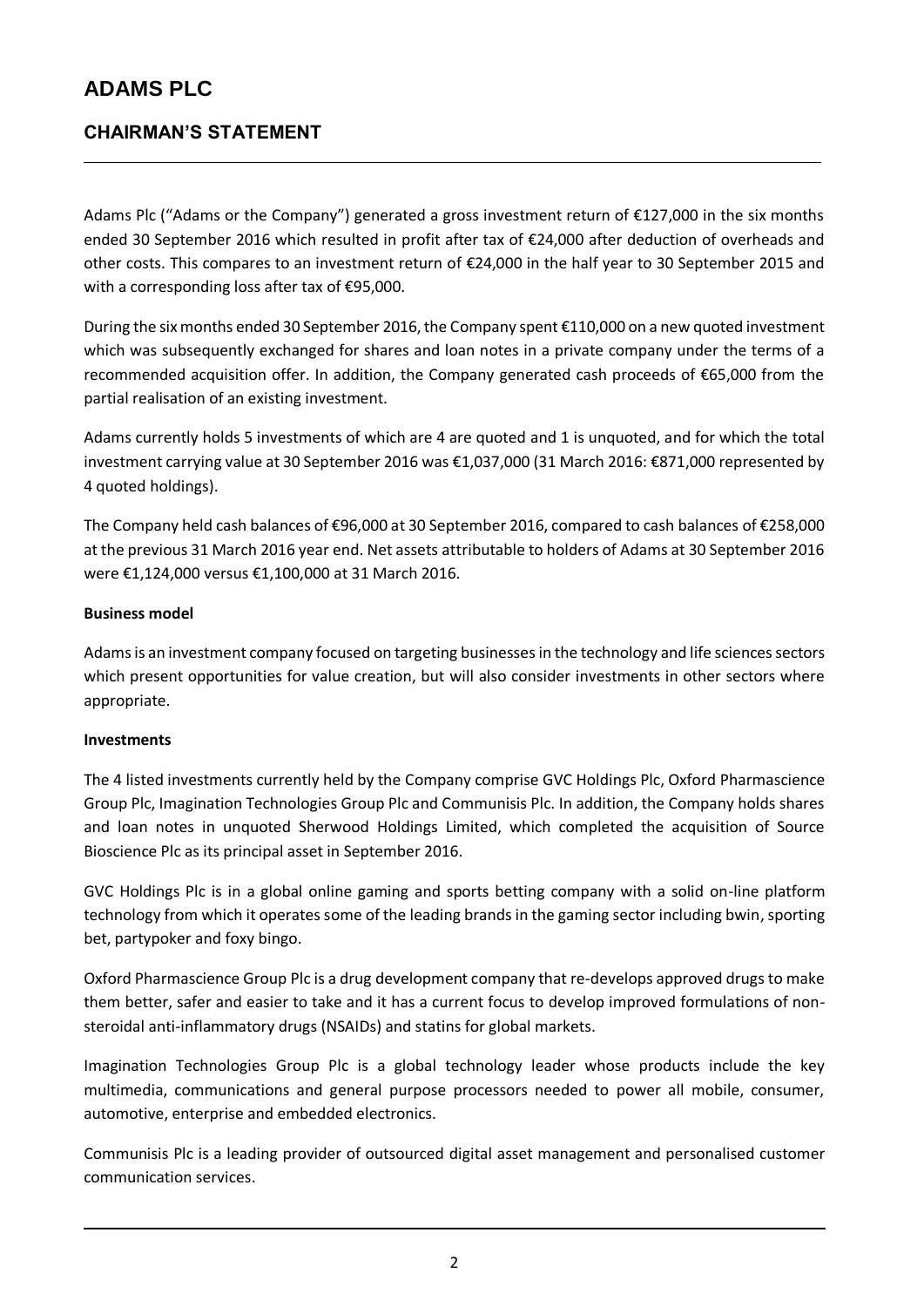### **CHAIRMAN'S STATEMENT (CONTINUED)**

Source Bioscience Plc is an international provider of state of the art laboratory services and products and has an expertise in clinical diagnostics, genomics, proteomics, drug discovery & development research and analytical testing services.

### **Outlook**

Financial markets were in recovery mode during the six-month reporting period to 30 September 2016, following the sharp falls in the early part of the year consequent to disappointing manufacturing data from China which also adversely impacted oil and commodity prices. The potential for volatility in capital markets remains given the continued economic uncertainty in the Eurozone post the Brexit vote and given that Donald Trump's victory in the US presidential elections will have implications for the whole global economy.

The Board will, therefore, continue to maintain a highly selective investment approach in these uncertain and challenging markets.

Michael Bretherton **Chairman** 29 November 2016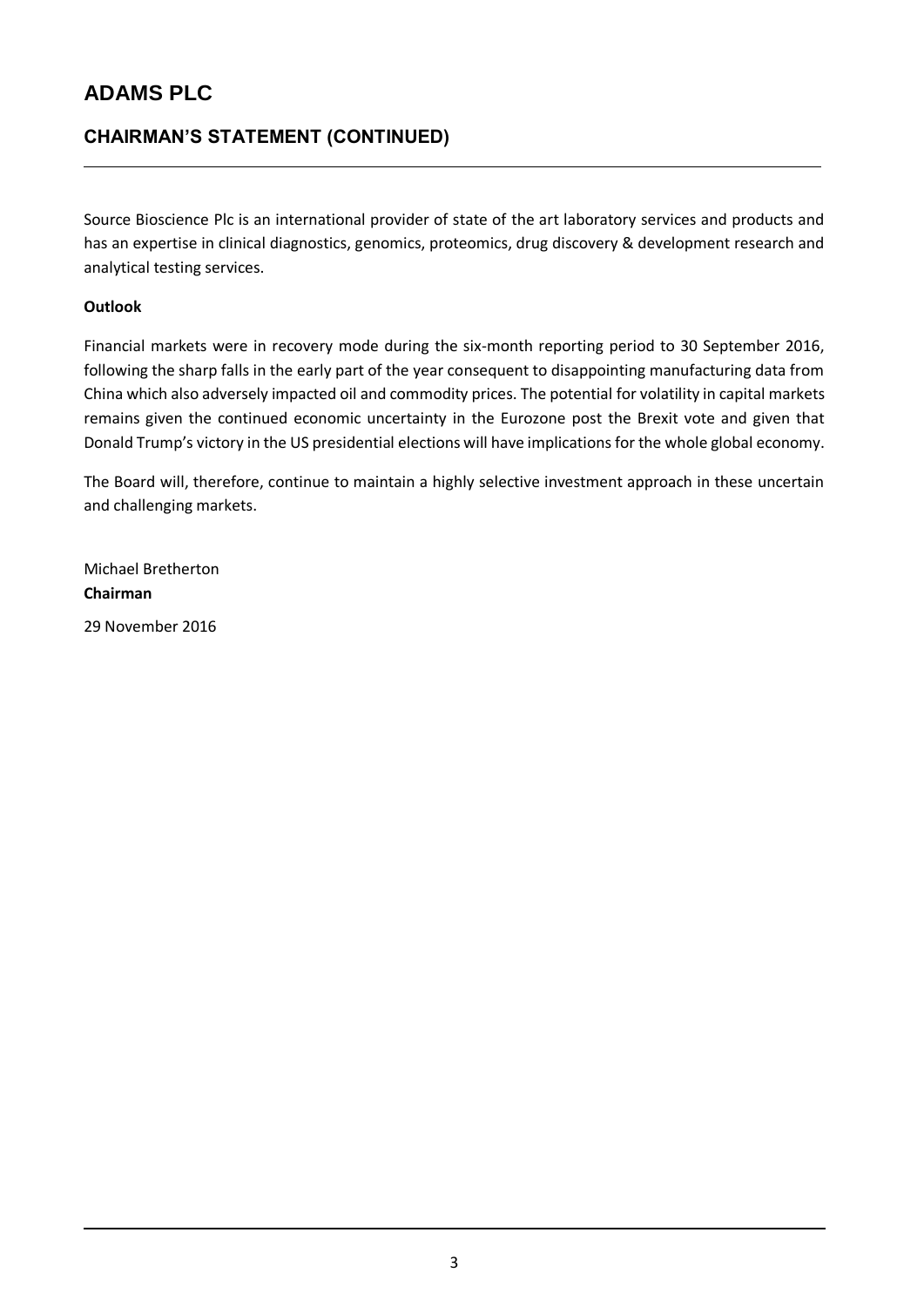### **STATEMENT OF COMPREHENSIVE INCOME**

## *FOR THE 6 MONTH PERIOD TO 30 SEPTEMBER 2016*

|                                                                | <b>Note</b> | 6 months ended<br>30 Sep 2016<br>(Unaudited)<br>€'000 | Year ended<br>31 Mar 2016<br>(Audited)<br>€'000 | 6 months ended<br>30 Sep 2015<br>(Unaudited)<br>€'000 |
|----------------------------------------------------------------|-------------|-------------------------------------------------------|-------------------------------------------------|-------------------------------------------------------|
| Gain on investments<br>Dividend income                         | 5<br>5      | 121<br>6                                              | 30                                              | 24                                                    |
| <b>Gross investment return</b>                                 |             | 127                                                   | 30                                              | 24                                                    |
| <b>Expenses</b>                                                |             |                                                       |                                                 |                                                       |
| Net foreign exchange loss                                      |             | (15)                                                  | (45)                                            | (3)                                                   |
| Administrative expenses                                        |             | (88)                                                  | (219)                                           | (116)                                                 |
| <b>Operating profit/(loss)</b>                                 |             | 24                                                    | (234)                                           | (95)                                                  |
| Profit/(loss) on ordinary activities before<br>taxation        |             | 24                                                    | (234)                                           | (95)                                                  |
| Tax on profit/(loss) on ordinary activities                    |             |                                                       |                                                 |                                                       |
| Profit/(loss) for the period                                   |             | 24                                                    | (234)                                           | (95)                                                  |
| Total comprehensive income/(loss) for the<br>period            |             | 24                                                    | (234)                                           | (95)                                                  |
| Earnings/(loss) per ordinary share<br><b>Basic and diluted</b> | 10          | 0.06€c                                                | (0.72)€c                                        | (0.40)€c                                              |

There are no other items of comprehensive income/(loss).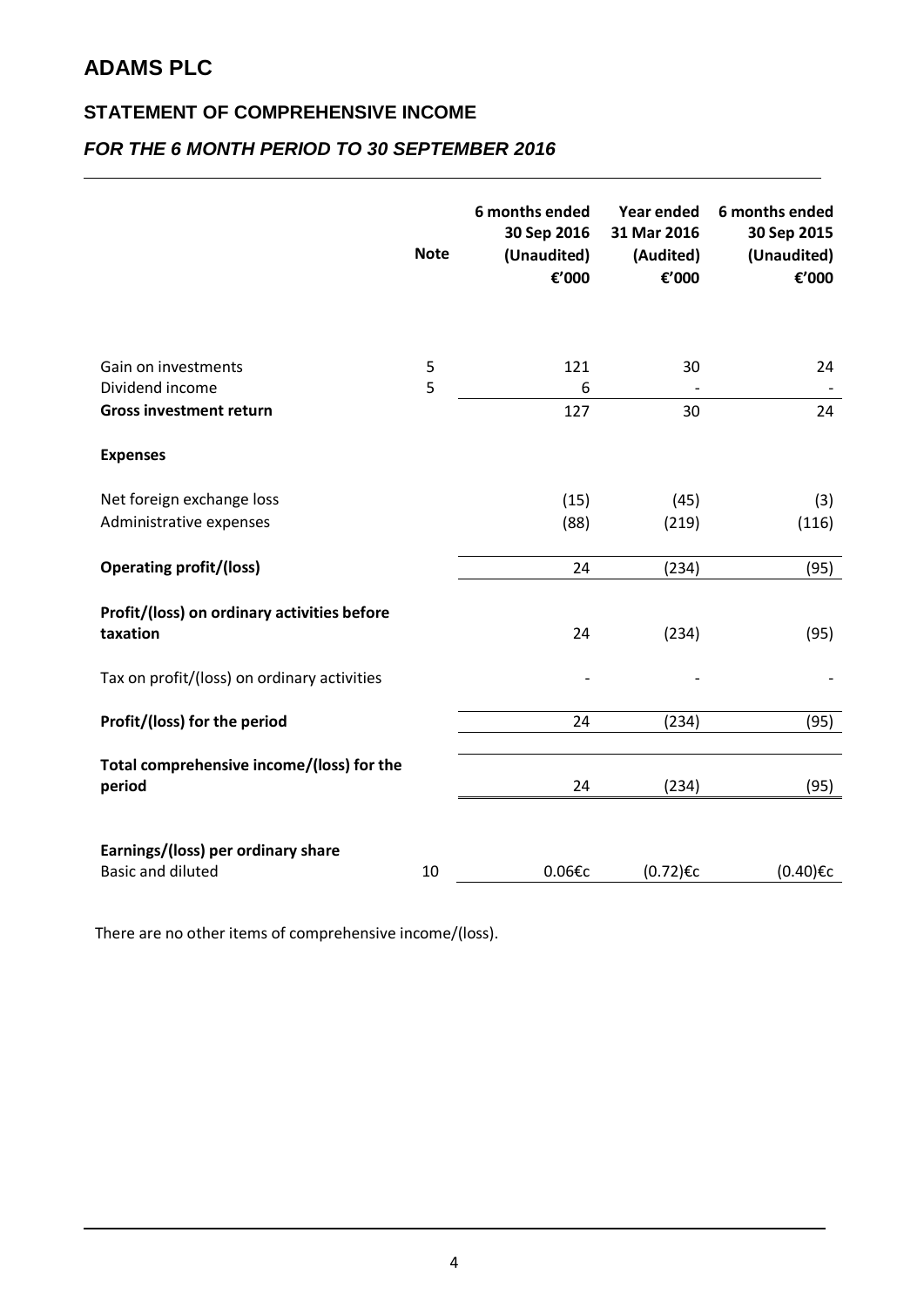### **STATEMENT OF FINANCIAL POSITION**

## *AS AT 30 SEPTEMBER 2016*

|                                 | <b>Note</b>    | As at<br>30 Sep 2016<br>(Unaudited)<br>€'000 | As at<br>31 Mar 2016<br>(Audited)<br>€'000 | As at<br>30 Sep 2015<br>(Unaudited)<br>€'000 |
|---------------------------------|----------------|----------------------------------------------|--------------------------------------------|----------------------------------------------|
| <b>Assets</b>                   |                |                                              |                                            |                                              |
| <b>Non-current assets</b>       |                |                                              |                                            |                                              |
| Investments                     | 6              | 1,037                                        | 871                                        | 247                                          |
| <b>Current assets</b>           |                |                                              |                                            |                                              |
| Trade and other receivables     | $\overline{7}$ | 8                                            | 3                                          | 5                                            |
| Cash and cash equivalents       |                | 96                                           | 258                                        | 1,012                                        |
|                                 |                | 104                                          | 261                                        | 1,017                                        |
| <b>Total assets</b>             |                | 1,141                                        | 1,132                                      | 1,264                                        |
| <b>Liabilities</b>              |                |                                              |                                            |                                              |
| <b>Current liabilities</b>      |                |                                              |                                            |                                              |
| Trade and other payables        | 8              | (17)                                         | (32)                                       | (25)                                         |
| <b>Total liabilities</b>        |                | (17)                                         | (32)                                       | (25)                                         |
| Net current assets              |                | 87                                           | 229                                        | 992                                          |
| <b>Net assets</b>               |                | 1,124                                        | 1,100                                      | 1,239                                        |
| <b>Equity</b>                   |                |                                              |                                            |                                              |
| Called up share capital         | 9              | 413                                          | 413                                        | 413                                          |
| Share premium                   | 9              | 1,116                                        | 1,116                                      | 1,116                                        |
| Retained earnings deficit       |                | (405)                                        | (429)                                      | (290)                                        |
| <b>Total shareholder equity</b> |                | 1,124                                        | 1,100                                      | 1,239                                        |

The interim report on pages 4 to 11 was approved and authorised for issue by the Board of Directors on 29 November 2016 and signed on its behalf by:

Michael Bretherton **Chairman**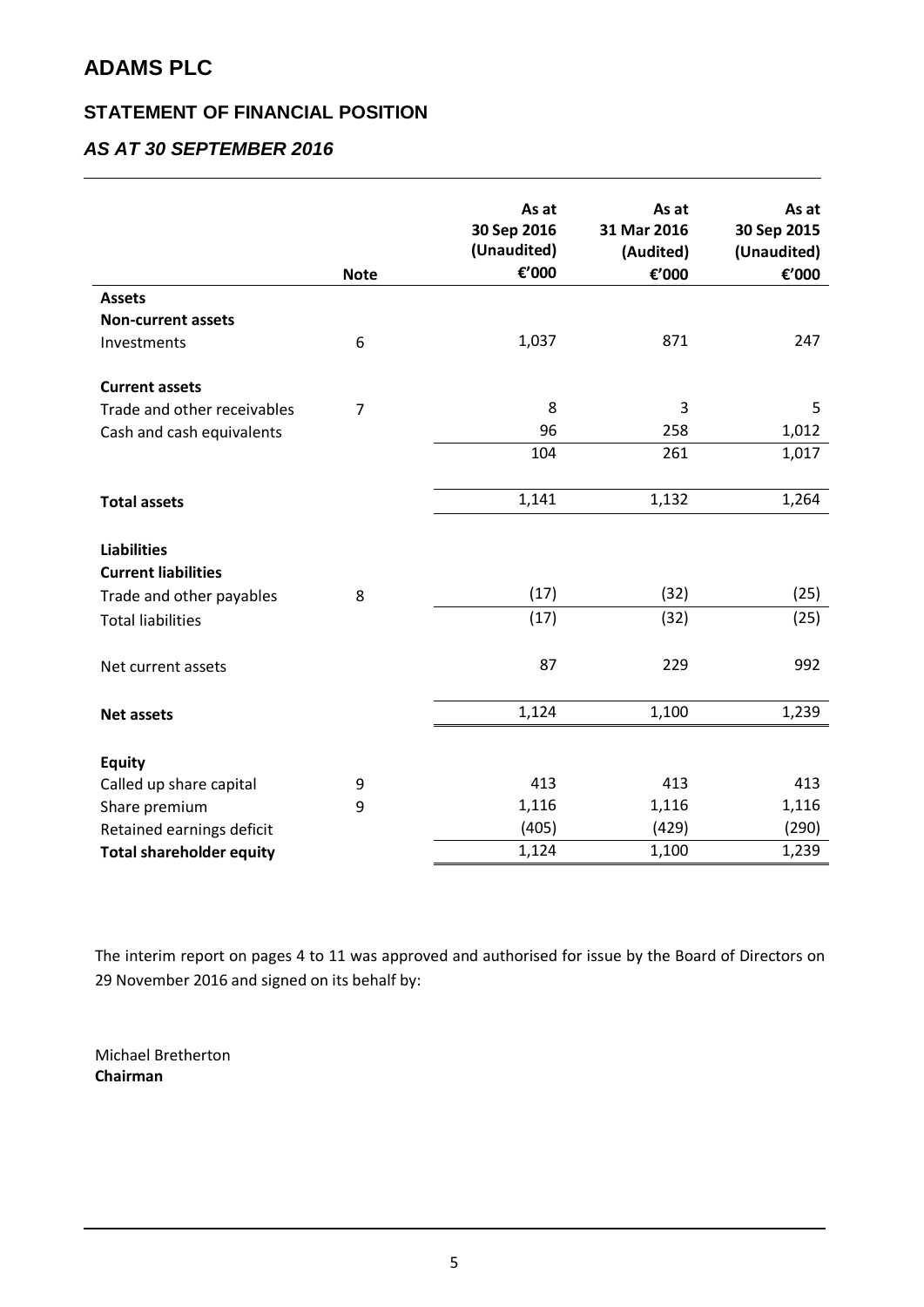### **STATEMENT OF CHANGES IN EQUITY**

### *FOR THE 6 MONTH PERIOD TO 30 SEPTEMBER 2016*

|                                                        | <b>Share</b><br>Capital<br>€'000    | <b>Share</b><br>Premium<br>€'000 | <b>Retained</b><br><b>Earnings</b><br><b>Deficit</b><br>€'000 | <b>Total</b><br>€'000 |
|--------------------------------------------------------|-------------------------------------|----------------------------------|---------------------------------------------------------------|-----------------------|
| <b>At 1 April 2015</b>                                 | 231                                 | 214                              | (195)                                                         | 250                   |
| Issue of shares<br>Total comprehensive loss for period | 182<br>$\qquad \qquad \blacksquare$ | 902                              | (95)                                                          | 1,084<br>(95)         |
| At 30 September 2015                                   | 413                                 | 1,116                            | (290)                                                         | 1,239                 |
| Total comprehensive loss for period                    | $\overline{a}$                      |                                  | (139)                                                         | (139)                 |
| At 31 March 2016                                       | 413                                 | 1,116                            | (429)                                                         | 1,100                 |
| Total comprehensive gain for period                    |                                     |                                  | 24                                                            | 24                    |
| At 30 September 2016                                   | 413                                 | 1,116                            | (405)                                                         | 1,124                 |

Share capital is the amount subscribed for shares at nominal value.

Share premium represents the excess of the amount subscribed for share capital over the nominal value of these shares net of share issue expenses.

Retained earnings deficit represents the cumulative losses of the Company attributable to equity shareholders.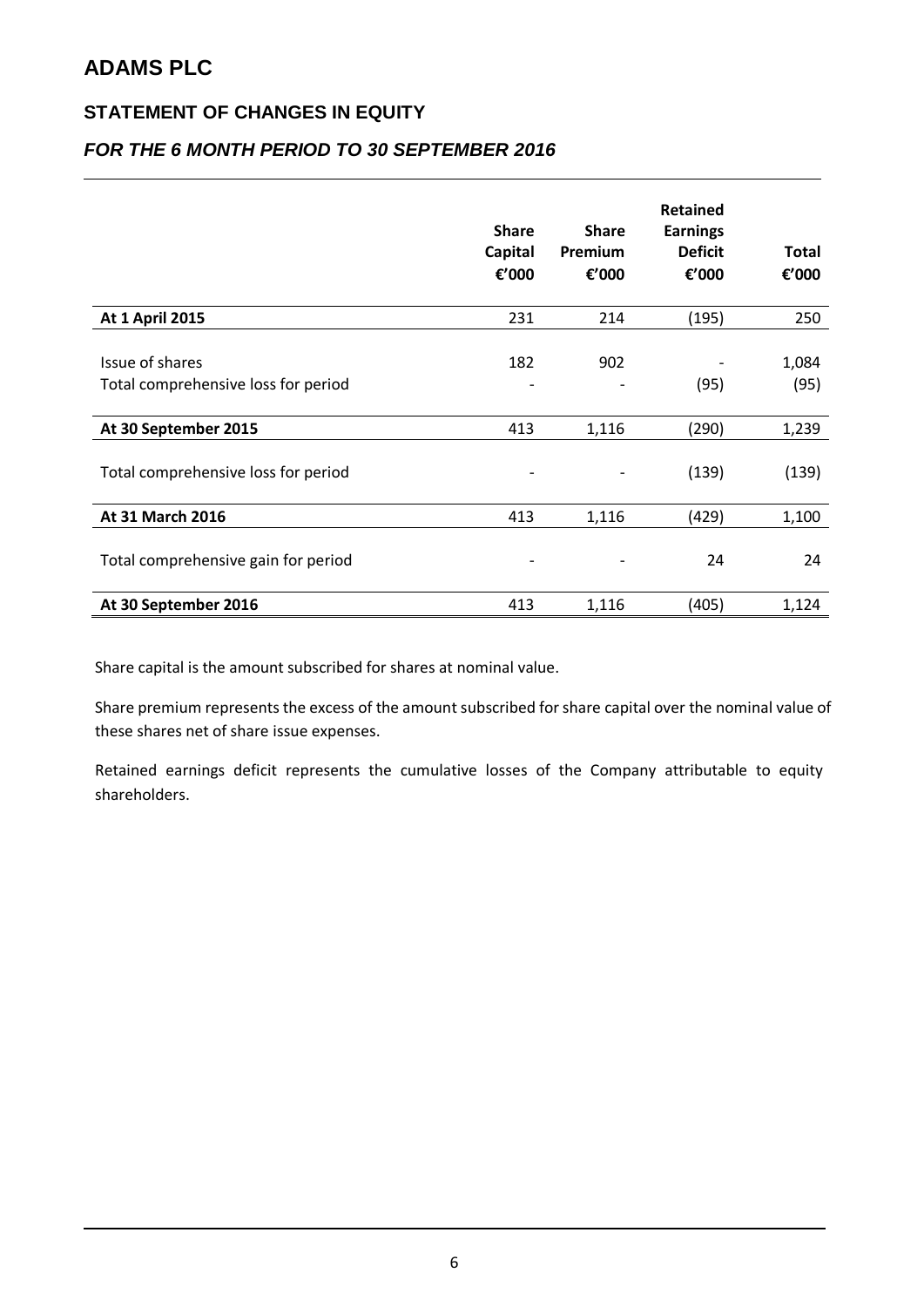### **STATEMENT OF CASH FLOWS**

## *FOR THE PERIOD ENDED 30 SEPTEMBER 2016*

|                                                      | 6 months<br>ended<br>30 Sep 2016<br>(Unaudited)<br>€'000 | Year<br>ended<br>31 Mar 2016<br>(Audited)<br>€'000 | 6 months<br>ended<br>30 Sep 2015<br>(Unaudited)<br>€'000 |
|------------------------------------------------------|----------------------------------------------------------|----------------------------------------------------|----------------------------------------------------------|
| Profit/(loss) for the period                         | 24                                                       | (234)                                              | (95)                                                     |
| Unrealised (gain)/loss on revaluation of investments | (107)                                                    | 32                                                 | (4)                                                      |
| Realised gain on disposal of investments             | (14)                                                     | (62)                                               | (20)                                                     |
| (Increase)/decrease in trade and other receivables   | (5)                                                      | 7                                                  | 5                                                        |
| (Decrease) in trade and other payables               | (15)                                                     | (60)                                               | (67)                                                     |
| Net cash outflows from operating activities          | (117)                                                    | (317)                                              | (181)                                                    |
| Cash flows from investing activities                 |                                                          |                                                    |                                                          |
| Proceeds from sales of investments                   | 65                                                       | 357                                                | 193                                                      |
| Purchase of investments                              | (110)                                                    | (1,024)                                            | (242)                                                    |
| Net cash used in investing activities                | (45)                                                     | (667)                                              | (49)                                                     |
| <b>Cash flows from financing activities</b>          |                                                          |                                                    |                                                          |
| Issue of ordinary share capital                      |                                                          | 182                                                | 182                                                      |
| Issue of premium share capital                       |                                                          | 902                                                | 902                                                      |
| Net cash generated from financing activities         | $\overline{a}$                                           | 1,084                                              | 1,084                                                    |
| Net (decrease)/increase in cash and cash             |                                                          |                                                    |                                                          |
| equivalents                                          | (162)                                                    | 100                                                | 854                                                      |
| Cash and cash equivalents at beginning of period     | 258                                                      | 158                                                | 158                                                      |
| Cash and cash equivalents at end of period           | 96                                                       | 258                                                | 1,012                                                    |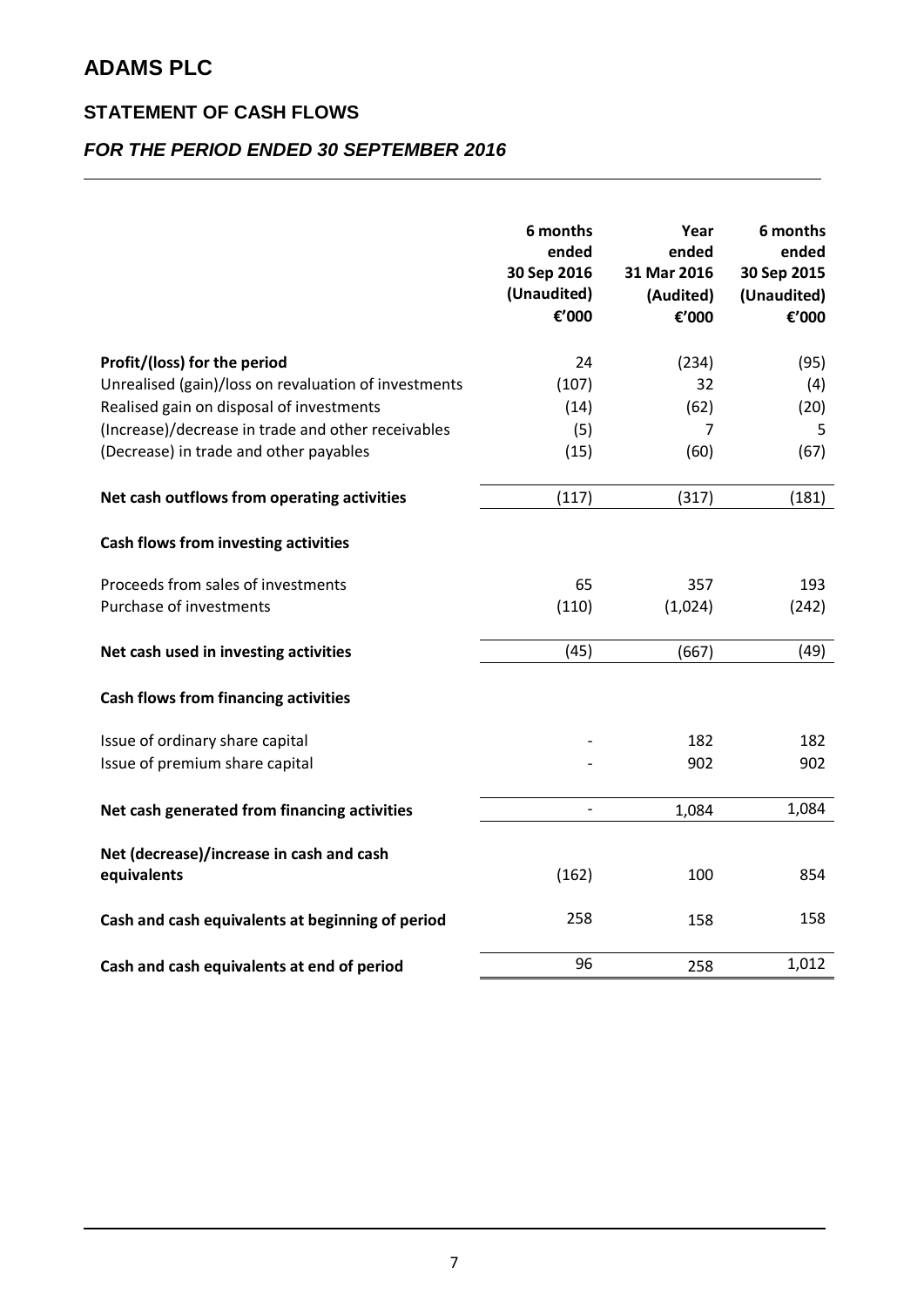# **NOTES TO THE STATEMENT OF FINANCIAL STATEMENTS** *FOR THE 6 MONTH PERIOD TO 30 SEPTEMBER 2016*

#### **1 General information**

Adams Plc is a company incorporated in the Isle of Man and is listed on the AIM market of the London Stock Exchange.

#### **2 Basis of preparation**

The interim financial statements of Adams Plc are unaudited condensed financial statements for the six months ended 30 September 2016. These include unaudited comparatives for the six months ended 30 September 2015 together with audited comparatives for the year ended 31 March 2016.

These interim condensed consolidated financial statements have been prepared on the basis of the accounting policies expected to apply for the financial year to 31 March 2016 which are based on the recognition and measurement principles of International Financial Reporting Standards (IFRS) as adopted by the European Union (EU). The financial statements have been prepared under the historical cost convention. The Company's presentation and functional currency is Euros.

The interim financial statements do not include all of the information required for full annual financial statements and do not comply with all the disclosures in IAS 34 'Interim Financial Reporting', and should be read in conjunction with the Company's annual financial statements to 31 March 2016. Accordingly, whilst the interim statements have been prepared in accordance with IFRS, they cannot be construed as being in full compliance with IFRS.

The preparation of financial statements in conformity with IFRS as adopted by the EU requires the use of certain critical accounting estimates. It also requires management to exercise its judgement in the process of applying the Company's accounting policies.

#### **3 Going concern**

Information on the business environment, financial position and the factors underpinning the Company's future prospects and portfolio are included in the Chairman's Statement. The Directors confirm that they are satisfied that the Company has adequate resources to continue in business for the medium term based on the current liquid resources available. For this reason, they continue to adopt the going concern basis in preparing the financial statements.

#### **4 Significant accounting policies**

The accounting policies adopted are consistent with those followed in the preparation of the annual financial statements of Adams Plc for the year ended 31 March 2016 which received an unqualified audit opinion. A copy of these financial statements are available on the website a[t www.adamsplc.co.uk](http://www.adamsplc.co.uk/)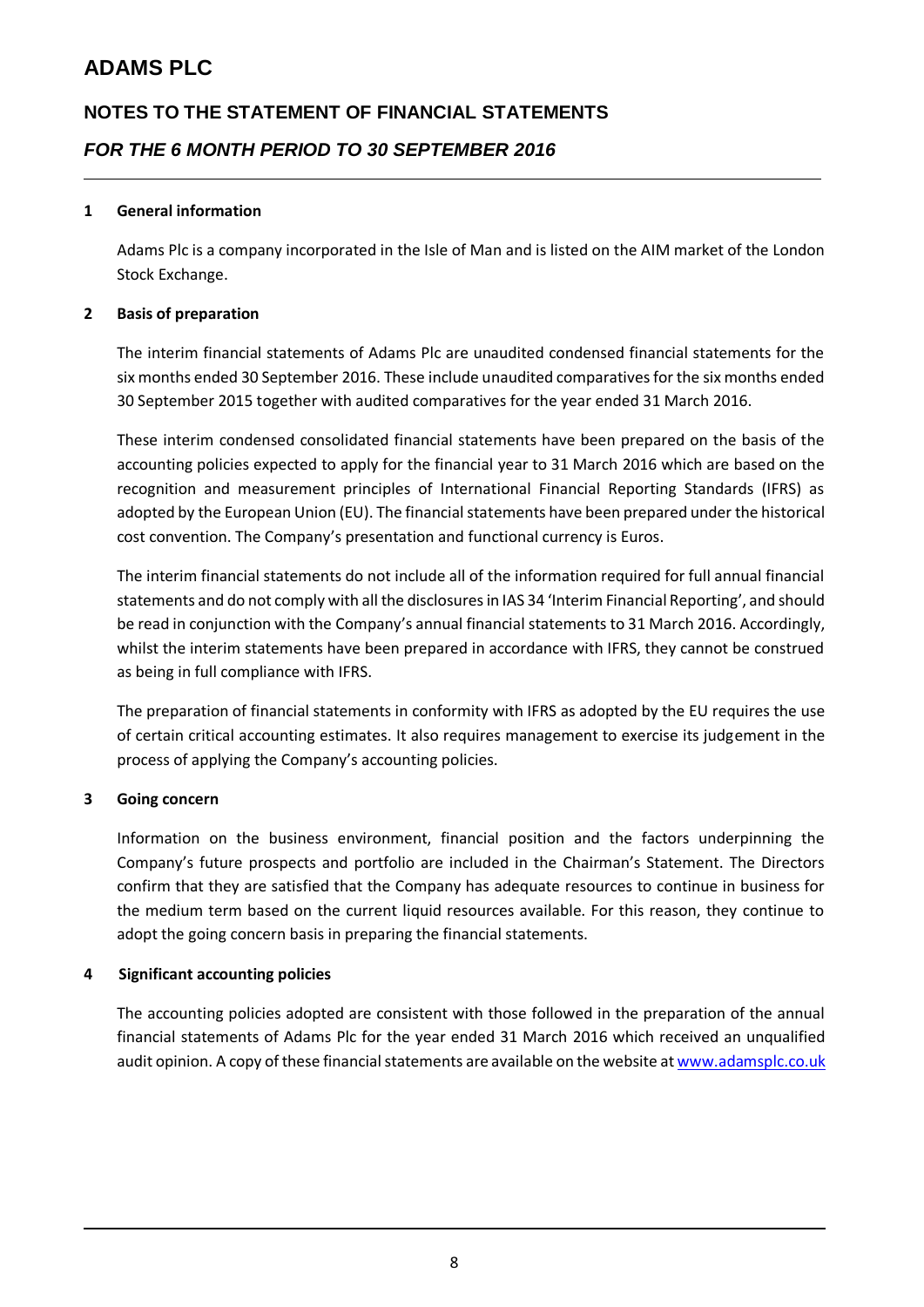## **NOTES TO THE FINANCIAL STATEMENTS (continued)**

*FOR THE 6 MONTH PERIOD TO 30 SEPTEMBER 2016*

#### **5 Gross investment return**

The principal sources of revenue for the Company in the period to 30 September 2016 were as follows:

|                                       | 6 months ended<br>30 Sep 2016<br>€ $'000$ | <b>Mar 2016</b><br>€'000 | Year ended 31 6 months ended<br>30 Sep 2015<br>€'000 |
|---------------------------------------|-------------------------------------------|--------------------------|------------------------------------------------------|
| Unrealised gain/(loss) on investments | 107                                       | (32)                     | 4                                                    |
| Realised gain on investments          | 14                                        | 62                       | 20                                                   |
| <b>Total gain on investments</b>      | 121                                       | 30                       | 24                                                   |
| Dividend income                       | 6                                         |                          |                                                      |
| <b>Gross investment return</b>        | 127                                       | 30                       | 24                                                   |

### **6 Investments**

An analysis of movements in the value of the Company's investments is as follows:

|                                                   | Quoted        | <b>Unquoted</b> | <b>Unquoted</b> |       |
|---------------------------------------------------|---------------|-----------------|-----------------|-------|
|                                                   | <b>Equity</b> | <b>Equity</b>   | Loan            |       |
|                                                   | <b>Shares</b> | <b>Shares</b>   | <b>Notes</b>    | Total |
|                                                   | €'000         | €'000           | €'000           | €'000 |
| Fair value at 31 March 2015                       | 174           |                 |                 | 174   |
| Additions at cost                                 | 242           |                 |                 | 242   |
| <b>Disposals</b>                                  | (173)         |                 |                 | (173) |
| Unrealised gain on the revaluation of investments | 4             |                 |                 | 4     |
| Fair value at 30 September 2015                   | 247           |                 |                 | 247   |
| Additions at cost                                 | 782           |                 |                 | 782   |
| <b>Disposals</b>                                  | (122)         |                 |                 | (122) |
| Unrealised loss on the revaluation of investments | (36)          |                 |                 | (36)  |
| Fair value at 31 March 2016                       | 871           |                 |                 | 871   |
| Additions at cost                                 | 110           |                 |                 | 110   |
| <b>Disposals</b>                                  | (51)          |                 |                 | (51)  |
| Transfer exchange*                                | (103)         | 6               | 97              |       |
| Unrealised gain on the revaluation of investments | 107           |                 |                 | 107   |
| Fair value at 30 September 2016                   | 934           | 6               | 97              | 1,037 |

\*A quoted investment was exchanged for shares and loan notes in a private company under the terms of a recommended acquisition offer. The unquoted loan notes carry an interest coupon of 10 per cent per annum payable annually in December. The loan notes are repayable in full at their principal amount on 31 December 2023.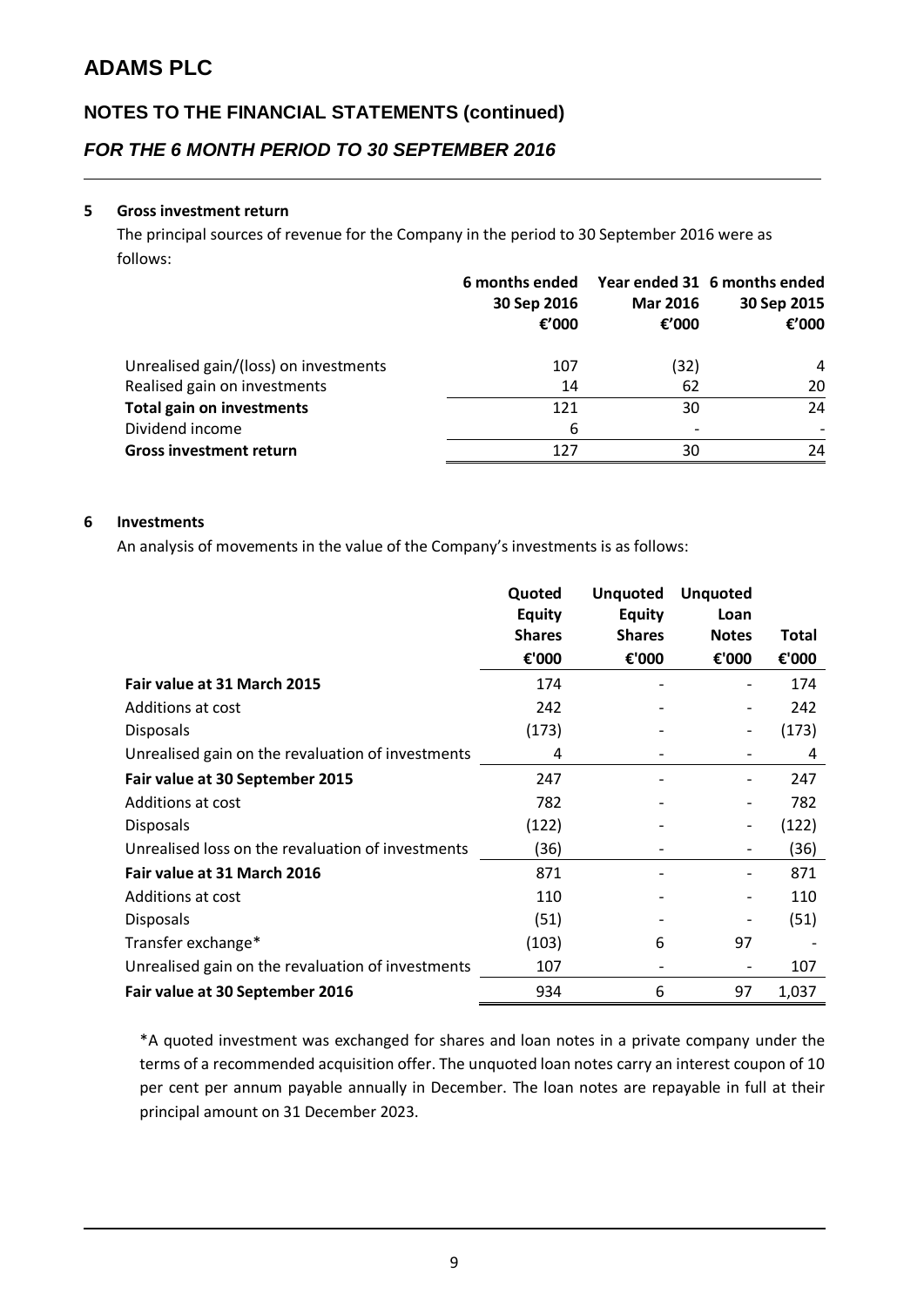## **NOTES TO THE FINANCIAL STATEMENTS (continued)**

### *FOR THE 6 MONTH PERIOD TO 30 SEPTEMBER 2016*

#### **7 Trade and other receivables**

|                                | As at<br>30 Sep 2016<br>€'000 | As at<br>31 Mar 2016<br>€'000 | As at<br>30 Sep 2015<br>€'000 |
|--------------------------------|-------------------------------|-------------------------------|-------------------------------|
| Prepayments and accrued income | 8                             |                               | 5.                            |
|                                |                               |                               |                               |

### **8 Trade and other payables**

|                 | As at<br>30 Sep 2016<br>€'000 | As at<br>31 Mar 2016<br>€'000 | As at<br>30 Sep 2015<br>€'000 |
|-----------------|-------------------------------|-------------------------------|-------------------------------|
| Trade payables  | 12                            | 14                            | 12                            |
| <b>Accruals</b> | 5                             | 18                            | 13                            |
|                 | 17                            | 32                            | 25                            |

Accruals principally comprise amounts outstanding for ongoing expenses. The carrying amount of trade payables approximates to their fair value.

#### **9 Share capital and share premium**

| Ordinary shares of €0.01                                     | <b>Number of</b><br>shares<br>issued and<br>fully paid up | <b>Share</b><br>capital<br>€'000 | <b>Share</b><br>premium<br>€'000 |
|--------------------------------------------------------------|-----------------------------------------------------------|----------------------------------|----------------------------------|
| <b>At 1 April 2015</b>                                       | 23,094,798                                                | 231                              | 214                              |
| Issue of shares                                              | 6,928,406                                                 | 69                               | 81                               |
| At 30 September 2015, 31 March 2016 and 30<br>September 2016 | 41,276,616                                                | 413                              | 1,116                            |

On 23 September 2015 the Company issued 18,181,818 new ordinary shares of €0.01 each by way of a placing at 4.4p (5.962 Euro cents) each.

The authorised Ordinary Share capital of the Company at 30 September 2016 is 350,000,000 Ordinary Shares of €0.01 each (31 March 2016 and 30 September 2015: 350,000,000 Ordinary Shares of €0.01 each).